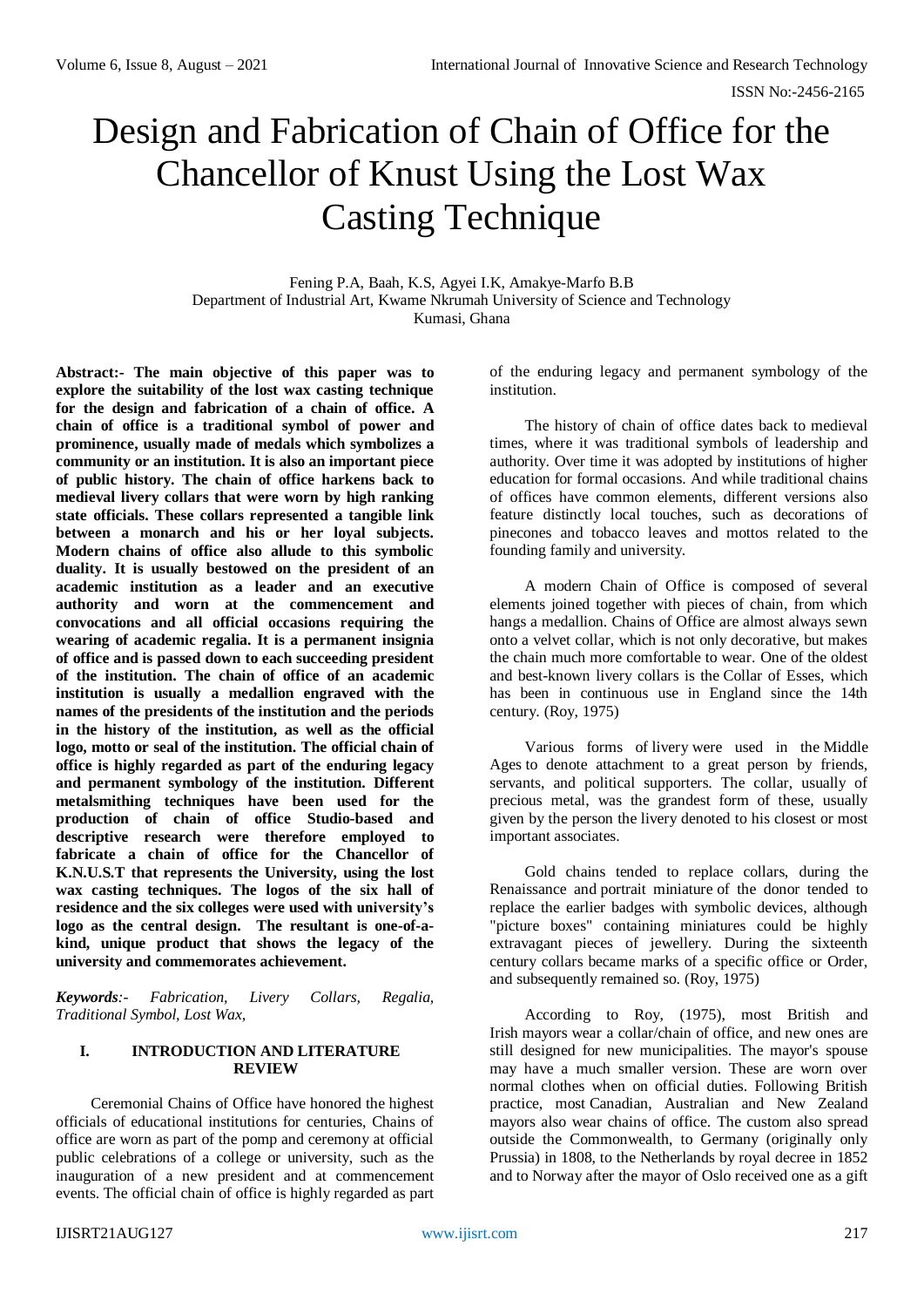in 1950, and most Norwegian mayors now have mayoral chains.

Collars of various devices are worn by the knights of some of the European [orders of knighthood.](https://en.wikipedia.org/wiki/Orders_of_knighthood) The custom was begun by [Philip III, Duke of Burgundy,](https://en.wikipedia.org/wiki/Philip_III,_Duke_of_Burgundy) who gave his knights of the [Golden Fleece,](https://en.wikipedia.org/wiki/Order_of_the_Golden_Fleece) badges of a golden fleece hung from a collar of flints, steels and sparks. Following this new fashion, [Louis XI of France,](https://en.wikipedia.org/wiki/Louis_XI_of_France) when instituting his [order](https://en.wikipedia.org/wiki/Order_of_St._Michael)  [of St. Michael](https://en.wikipedia.org/wiki/Order_of_St._Michael) in 1469, gave the knights collars of scallop shells linked on a chain. The chain was doubled by [Charles](https://en.wikipedia.org/wiki/Charles_VIII_of_France)  [VIII,](https://en.wikipedia.org/wiki/Charles_VIII_of_France) and the pattern suffered other changes before the order lapsed in 1830.

According to David (1968), a chancellor is a leader of a college or university, usually either the executive or ceremonial head of the university or of a university campus. In most [Commonwealth](https://en.wikipedia.org/wiki/Commonwealth_of_Nations) and former Commonwealth nations, the chancellor is usually a ceremonial non-resident head of the university. In such institutions, the chief executive of a university is the vice-chancellor, who may carry an additional title, such as "president and vice-chancellor". The chancellor may serve as chairman of the governing body; if not, this duty is often held by a chairman who may be known as a pro-chancellor. In many countries, the administrative and educational head of the university is known as the president, [principal](https://en.wikipedia.org/wiki/Principal_(academia)) or [rector.](https://en.wikipedia.org/wiki/Rector_(academia)) The president of the university is the only individual allowed to wear the university's chain of office. A typical university chain of office consists of a single medallion on a chain of silver or gold. They are meant to be timeless emblems and used by multiple generations of presidents.

The tradition of recording honour and success in metal has been practiced since ancient Greek and Roman times. This has been updated with state-of-the-art manufacturing and production to create truly timeless pieces that celebrate the important events and commemorate achievement. Different metalsmithing techniques have been used for the production of chain of office. In this study the lost wax casting techniques was employed to create a new chain of office for the chancellor of KNUST.

Design which is inevitable in a research like this was opined by Simon (1996) a meta-discipline of all professions and not restricted to engineers but rather extend to other disciplines that seeks to convert an existing way of an art into a more modern way through a design work of such as this chain of office.

According to Ford (2001), design can also be defined by the consideration of the formation of a machine or a building for a particular usage. It's equally recognised to be the roadmap to the achievement of a unique expectation since it harbours the specifications as well as the parameters to be involved in the finishing of a product or project. The importance of design has been recognized by scholars from different field such as artificial science and engineering (Simon, 1996; Marc & smith, 1995; Hernia et al. 2004) innovation and statistics (Petroski, 1996; Walsh, 1996; Verganti, 2003) management (Potts & Cunnigham, 2008;

Potts, 2009) despite a shared understanding of the role of design as a potential enabler of innovation, it still knowledge a wide range of meanings.

Gordon (1986) mentions that design approach could either include specified methods or not but are mostly to keep the general design goal in motion. There are others which are to ensure the proper trend to be followed by the designer and at times of no likely conflict, approaches can be combined. For this, the designers of this chain of office followed the design approach of Gordon.

Some popular approaches which were brought to bear in this chain of office are

- [KISS principle,](file:///C:/wiki/KISS_principle) (Keep it Simple Stupid), with this any irrelevant difficulties are taken out.
- This encourages the use of several methods to achieve a result rather than depending on one.
- There shouldn't be reliance on end user, but rather an effort must be made towards an artefact centred tasks.
- There must also be a focus on design artefacts of end users by a cautious effort to remain focused on [user](file:///C:/wiki/User-centered_design)[centred design.](file:///C:/wiki/User-centered_design)
- Designed artefacts are used to critique practices and other social acts.
- Services linked to the proper usage of a product through the use of a [service design.](file:///C:/wiki/Service_design)
- Design products in such a way as it will remain useful despite changes in years as a means of catching attention to generations throug[h trans-generational design.](file:///C:/wiki/Transgenerational_design)

After designing the work had to be fabricated or produced. Defectiveness relating to design may impact on the production processes and as such each process would have to follow some level of discipline as may be outlined by the designer as well as creativity or problem-solving skills from the designer (Getlein, 2008).

McCreight (1991) opines that the emphasis is on how technical insight of metal manipulation can lead to forging metals into desired shapes to serve a lot of purposes in our environment. That is precisely the point that this research is seeking to make design and fabricate chain of office for the Chancellor of KNUST. Schey (1997) defines fabrication process as the ability of a metal to be fabricated by various manufacturing processes such as formability, workability, castability, forgeability, formability, workability, machinability and weldability. Schey in his definition uses techniques in fabricating metal to elucidate what metal processes is all about. Schey's definition underpins some of the processes that the researchers used in producing the chain of office for KNUST.

Fabrication is when a particular form of metal is transformed, changed into another form. Industries, jewellery arts and crafts, and technological areas are mostly where metal fabrications are used. Procedures involved in the fabrication of metal are known to be metallurgy (Marcoe, 2003).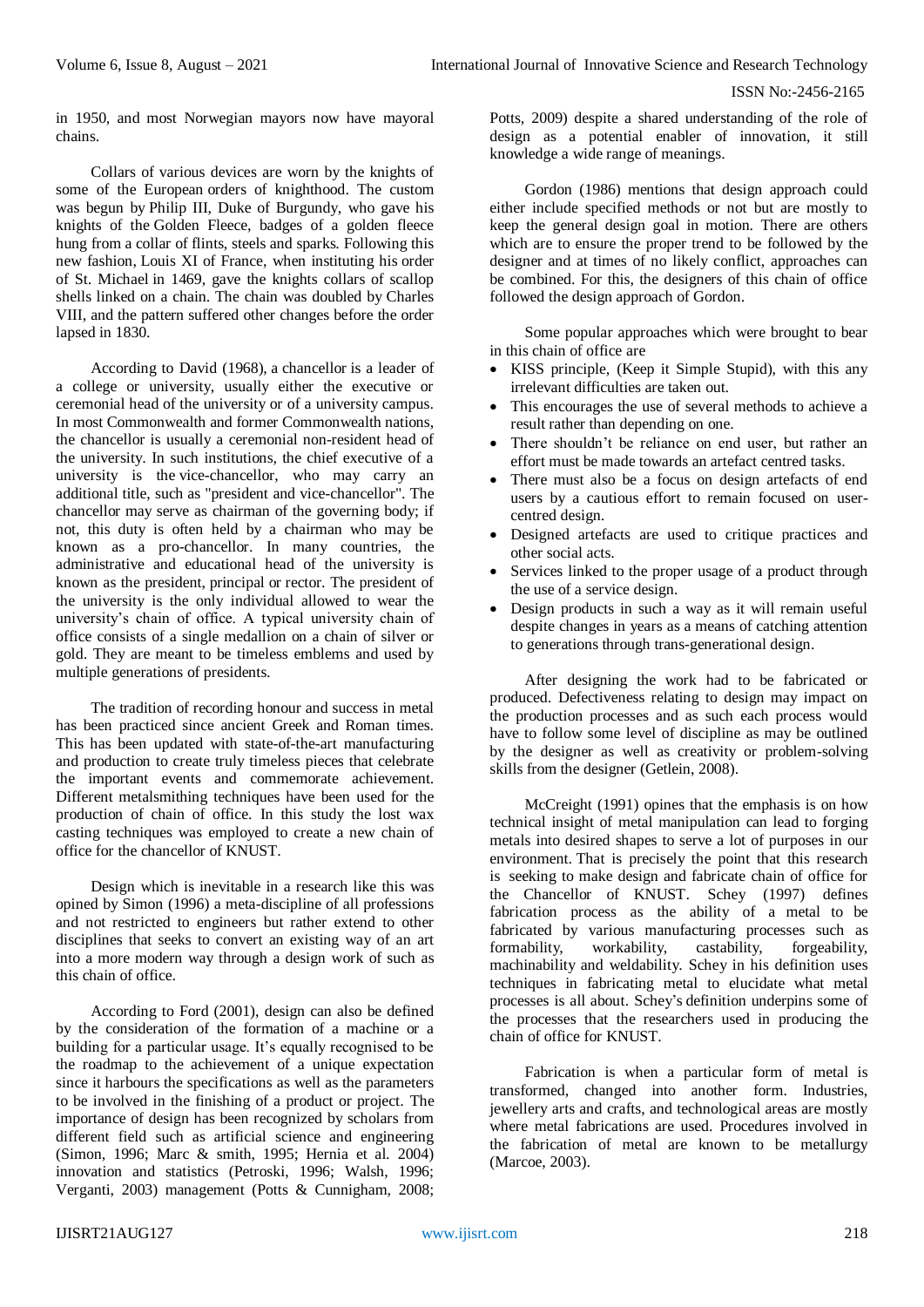## ISSN No:-2456-2165

Tammy (2012) describes fabrication as when using metal materials such as metal plate and wire for the purposes of jewellery making, very often the jewellery maker is required to shape and form the metal. The techniques used to do this are considered fabrication techniques where you use methods such as sawing, filing, and hammering to reform the metal piece into a different structure and shape as in the case of this chain of office for the Chancellor of KNUST.

Agyen-Gyasi (2008) narrates that Kwame Nkrumah University of Science and Technology is a [University](http://en.wikipedia.org/wiki/University) in [Kumasi,](http://en.wikipedia.org/wiki/Kumasi) [Ghana](http://en.wikipedia.org/wiki/Ghana) is the second public [university](http://en.wikipedia.org/wiki/Public_University) established in the country as well as the second largest [University](http://en.wikipedia.org/wiki/University) in [Ghana.](http://en.wikipedia.org/wiki/Ghana) The University has its roots in the plans of the [Asantehene Agyeman Prempeh I](http://en.wikipedia.org/w/index.php?title=Asantehene_Agyeman_Prempeh_I&action=edit&redlink=1) to establish a University in [Kumasi](http://en.wikipedia.org/wiki/Kumasi) as part of his drive towards modernization of his kingdom. This plan never came to fruition due to the clash between British Empire expansion and the desire for King [Prempeh I](http://en.wikipedia.org/wiki/Prempeh_I) to preserve his kingdom's independence.

However, his younger brother and successor, [King](http://en.wikipedia.org/w/index.php?title=King_Agyeman_Prempeh_II&action=edit&redlink=1)  [Agyeman Prempeh II,](http://en.wikipedia.org/w/index.php?title=King_Agyeman_Prempeh_II&action=edit&redlink=1) upon ascending to the [Golden Stool](http://en.wikipedia.org/wiki/Golden_Stool) in 1935, continued with this vision. Events in the Gold Coast in the 1940s played into his hands. First there was the establishment of the University College of the Gold Coast. Second there were the 1948 riots and the consequent Watson Commission report which recommended that a university of sciences be established in [Kumasi.](http://en.wikipedia.org/wiki/Kumasi) Thus, in 1949, the dream of the King became a reality when building started on what was to be called the Kumasi College of Technology.

Currently Nana Osei Tutu II is the Chancellor of the University.

# **II. METHODOLOGY**

## **2.1 Design Process**

The design consisted of the main logo of the University, that of the Colleges and Residential Halls. Sketches were made to develop the right composition to communicate the concept. When the right composition was derived, the various logos were properly designed using the Corel Draw Software.

## **2.2 Product model**

In order to better obtain a fair idea of the intended results of the project, a product model was fabricated. The model consists of the full arrangement of the design. Alterations were made to get the right size of the logos as well as the right length of the whole chain of office. The materials used in executing this model were copper wire and aluminium sheets. When the model met the requirement, the fabrication process was initiated which, consisted of model making, casting, sanding, links forming, polishing and gold plating.

## **2.3 Model making**

Plaster of Paris (P.O.P.) was used to obtain an intaglio design. The designs which were rendered in Corel Draw were printed in reverse. The printed designs were then

transferred unto the P.O.P. slab with the help of carbon paper and pencil. A scriber was used to draw over the faint pencil outline on the P.O.P. slab to make the outline more visible. Scriber and set of spatulas were employed in carving the design meticulously into the P.O.P. ( Fig 1.1). Kiddy clay was used to assess the carved design to check if the right depth and shape has been achieved. This was done by pushing the kiddy clay into the carved shape. When the clay is removed, the design will be imprinted on the clay and hence, the design in the P.O.P. can be critically analysed to achieve the intended results. Wax was then prepared and placed in lukewarm water for it to soften. It was then rolled into a slab with the help of rolling pin and board. Oil lubricant was smeared on the carved P.O.P. slab and wax was used to pick the design (Fig. 1.2a) in the slap just like that of the kiddy clay. It was then allowed to dry (Fig. 1.2b) and then taken from the P.O.P. slab. The excess wax outside the boarder of the design was trimmed off.

Before the coating was done, wax rod was erected on a number of models in order to cast about five models per mould. Each wax model was permanently attached with a sprue. These sprues were made to converge at a point in order to create the pouring gate for those models. Some of the models were gattered in groups to attach sprues and to also give then a pouring gate.



Fig. 1.1a: Marking out the pot

Fig. 1.1b: Carving the pot



Fig. 1.2a: Pot P.O.P. mould smeared with oil



Fig. 1.2b: Pushing the wax into the mould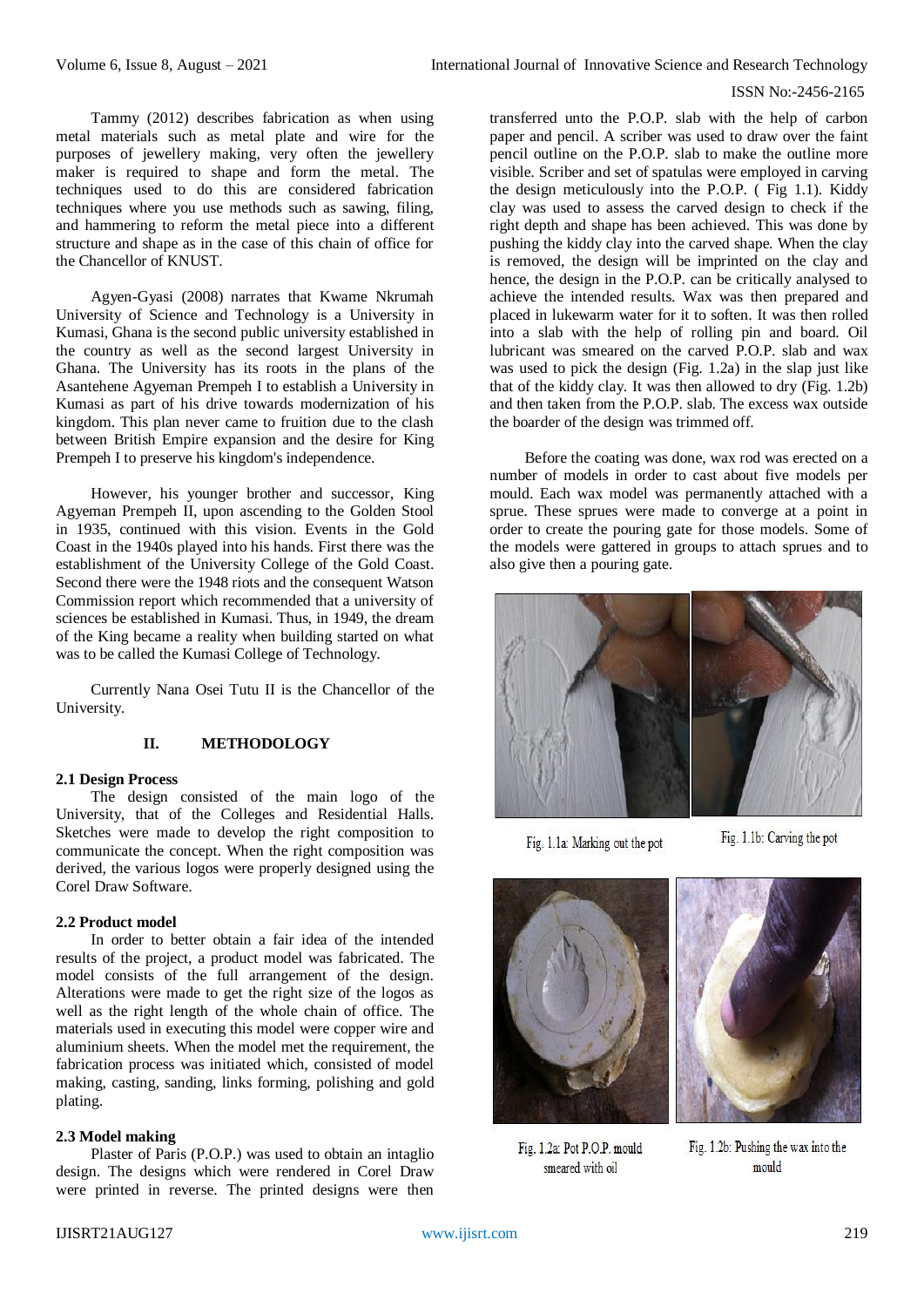



Fig. 1.3: Wax model of the pot

Fig. 1.4: Complete KNUST wax model



Fig. 1.5: Wax model attached with wax sprues

# **2.4 Coating**

The wax model was soaked in water overnight. The first coat (Fig. 1.6a &b) was applied unto the wax model and placed under the shade to dry. Since the first coat is the first contact of the model to the mould, it consisted of a finer refractory material which will give it a finer surface finish after the casting process. The second coat was applied unto the second coat and also allowed to dry (Fig. 1.7). The second coat however consist of a much coarser grains as compared to the first coat. The third coat was then applied to complete the coating process (Fig. 1.8).





Fig. 1.6a: First coat process of one model

Fig. 1.6b: First coat of a couple of wax models



Fig. 1.7: Complete first coat



Fig. 1.8: Complete second coat



Fig. 1.9: Complete third coat

# **2.5 Dewaxing**

The mould was subjected to heat in order to remove the wax content in the mould. A hollow cavity, which is the design created by the wax model, was heated again in order to receive the molten metal during the casting process.

# **2.6 Casting**

Pieces of brass were collected into a crucible to be melted. Big metal scraps were cut into smaller sizes in order to speed up the melting process. When enough metal was collected, borax was added in order to facilitate the melting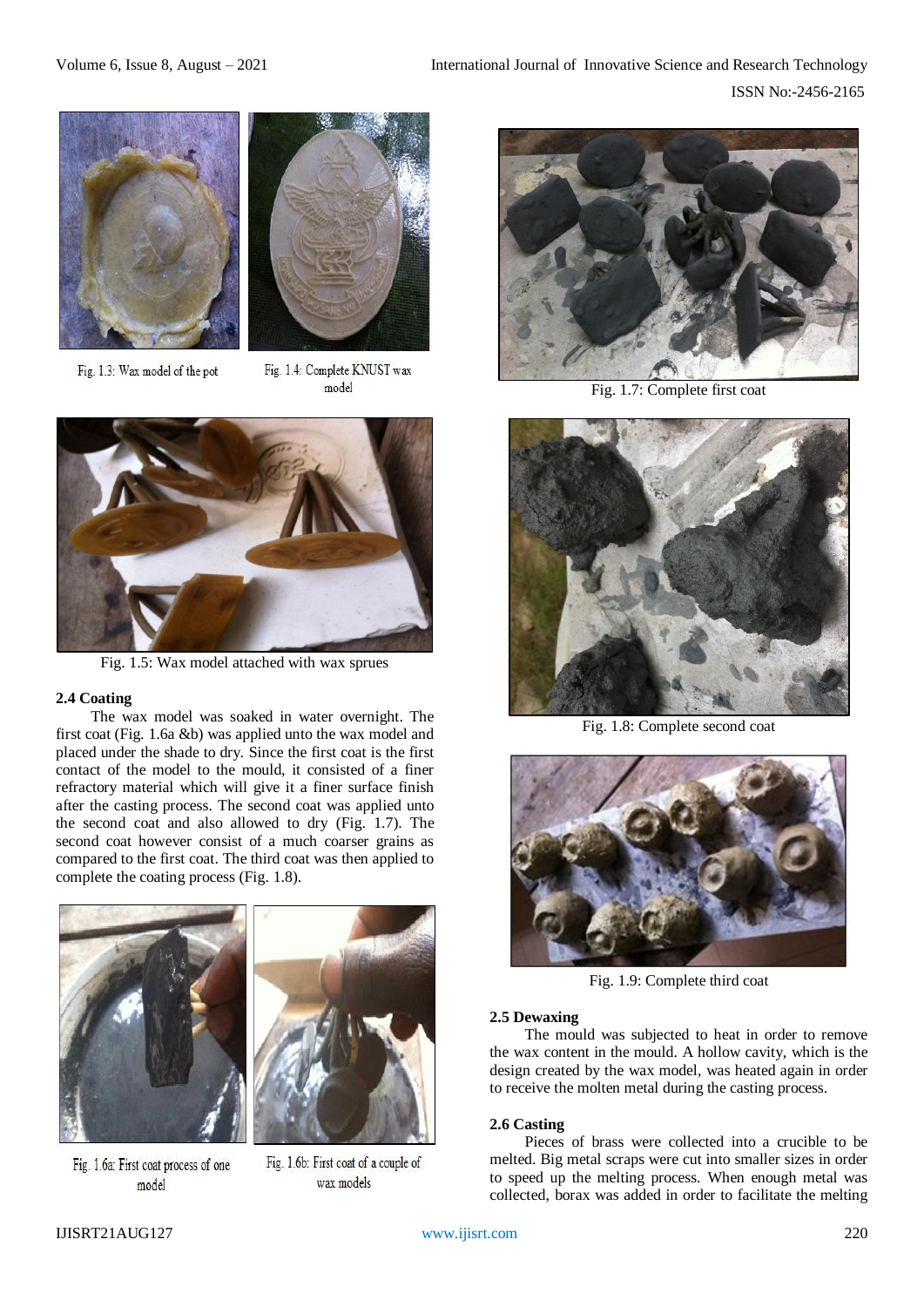## ISSN No:-2456-2165

process. The crucible was placed inside the furnace and subjected to intense heat. The mould was also heated to make it easy for the metal to flow easily into all areas of the mould. When the metal reached the pouring stage, it was poured into the mould through the pouring gate. When the mould cooled down, it was destroyed to retrieve the cast (Fig. 1.10). The metal sprues were then cut off (Fig. 1.11) and prepared for the sanding and polishing processes.



Fig. 1.10: Complete cast of a couple of logos



Fig. 1.11: Complete cast after removing sprues

## **2.6 Sanding**

After cutting the metal sprues off, the back of the model was levelled using the grinding machine. Other areas which were very rough were also grinded to level the surface. Sand paper of grade p20 was used to remove all rough areas left by the grinding process. Emery papers with different grades were used to obtain a very smooth surface for the polishing process. The background of the cast was textured with the texturing bur and the flexible shaft.

## **2.7 Forming the links**

All the cast had to be linked to each other in a systematic order according to the design. The jump rings were soldered at the edges of the cast in order to receive the links. The type of links which were used in connecting all the cast pieces is termed as the box links. It consisted of a strip of brass which was bent in an angular shape and fixed in the receiving end of the cast which are the jump rings and closed. When closed the link looks angular like a hollow box. After these links have all been arranged and closed, they were joined permanently by soldering (Fig.1.12a &b).



Fig. 1.12a: Forming the links

Fig. 1.12b: Soldering the links

## **2.8 Polishing**

When the soldering of the links was complete, the chain of office was polished using the polish machine together with the buff and buffing compounds. The buffing compound which was used was the rouge. It was applied to the buff and used to polish the whole chain of office. When the polishing was complete, the polishing compounds had to be removed. In order to do so, the whole work was place in a metal container containing soupy solution and subjected to heat so as to boil the solution. When the solution was hot enough, the work was brushed in the solution with a toothbrush. The work was however placed in an ultrasonic machine to further remove any compound that was hidden. When the work was removed from the ultrasonic machine, it was dried and wiped clean with a clean cloth (Fig. 1.13). The work was then packaged for the plating process.



Fig. 1.13: After cleaning with warm water solution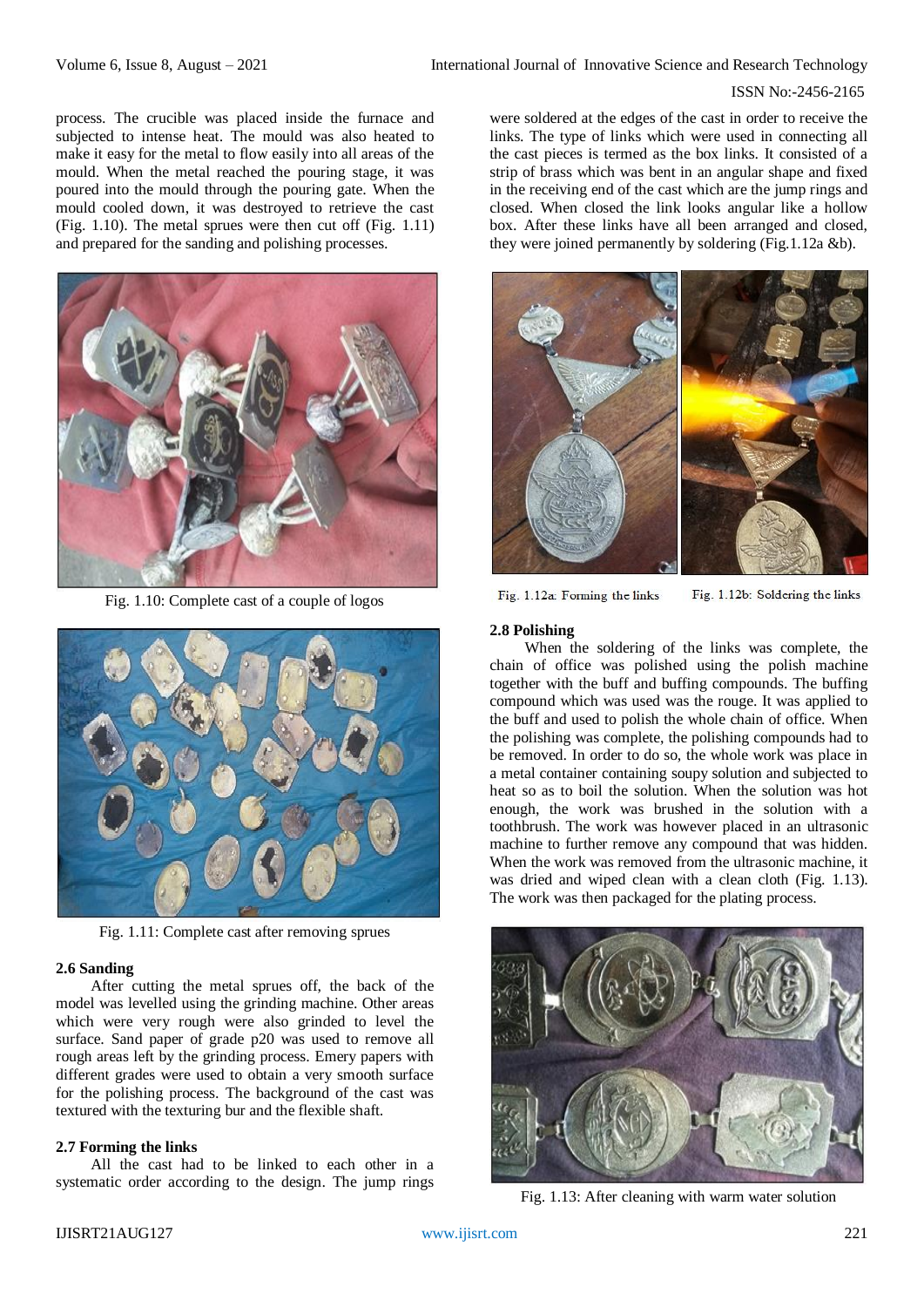# **2.9 Finishing**

Work was finished by gold plating. Colour was also applied to the K.N.U.S.T logo to distinguish them from the other and also to give it precedence.

## **2.10 Gold plating**

To enhance the appearance and to also ensure the durability of the work. The metal pickled was scratch brushed to remove all impurities and polishing compound which were trapped in pores of the cast piece. The chain was then hung on jigs and immersed a nickel solution. When the nickel plating was done, it was then washed with water and 10% pickle solution. The work was then placed in gold solution which was prepared with pure gold and dissolved in Hydrochloric and Nitric acid. Ammonia was used to take the gold out for the plating process. When the gold plating was completed, the work was dried and wiped clean (Fig. 1.14).



Fig. 1.14: Plated work

# **2.11 Colouring**

The colouring agents that were used were cutex of different colours. The colours were black, red, green, black and grey. Syringe was used to pick small quantities and applied to the targeted areas (Fig 1.15 a&b). The cutex cleaner was used to remove stains.



Fig. 1.15a: Application of colouring agents



Fig. 1.5b: Complete colouring of the logo





Fig. 1.16a: Front of the work placed on the background

Fig. 1.16b: Back of work placed on the background



Fig. 1.17: Chain of Office fixed in jewellery box